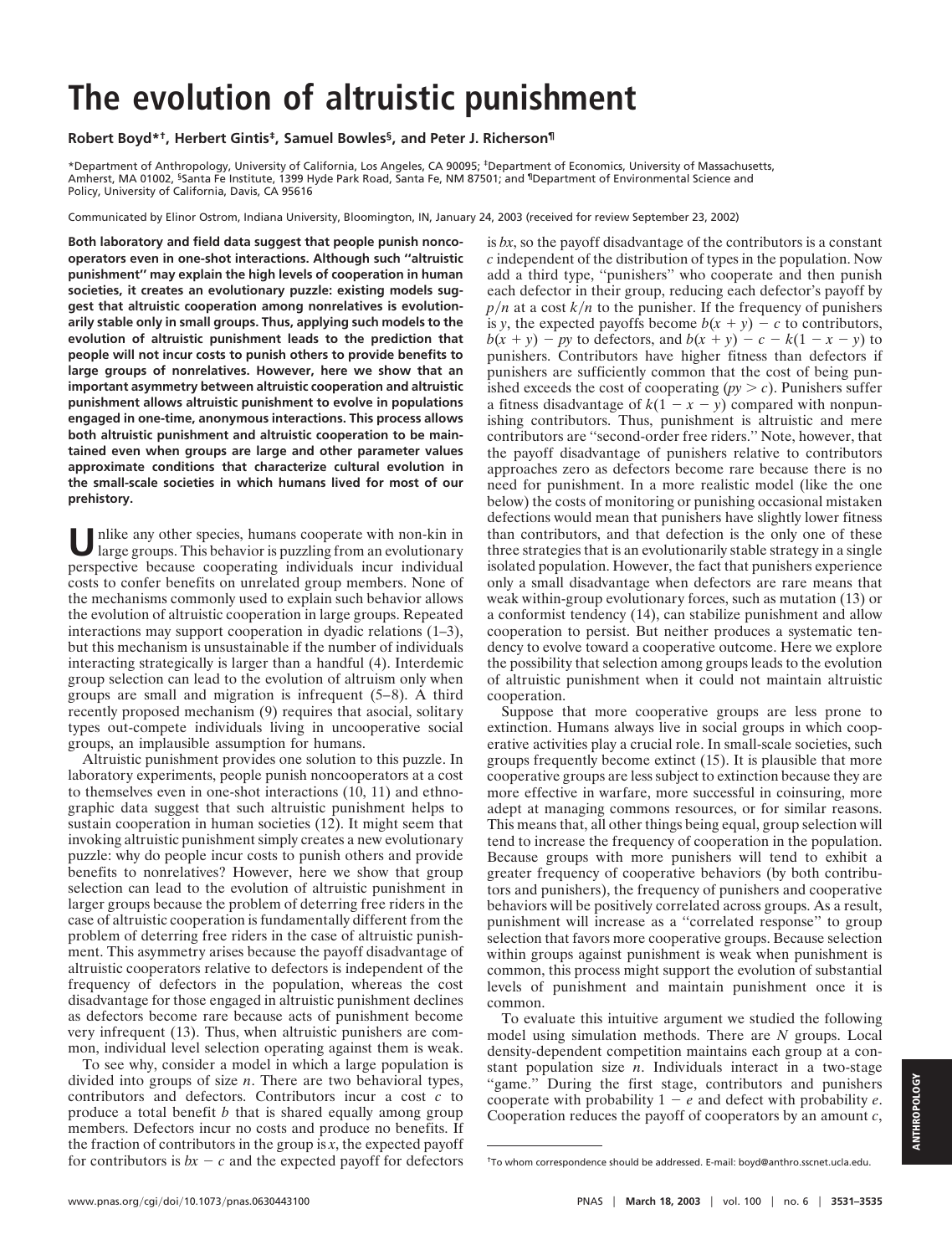and increases the ability of the group to compete with other groups. For simplicity, we begin by assuming that cooperation has no effect on the individual payoffs of others, but does reduce the probability of group extinction. Defectors always defect. During the second stage, punishers punish each individual who defected during the first stage. After the second stage, individuals encounter another individual from their own group with probability  $1 - m$  and an individual from another randomly chosen group with probability *m*. An individual *i* who encounters an individual *j* imitates *j* with probability  $W_i/(W_i + W_i)$ , where  $W_x$  is the payoff of individual x in the game, including the costs of any punishment received or delivered. Thus, imitation has two distinct effects: first, it creates a selection-like process that causes higher payoff behaviors to spread within groups. Second, it creates a migration-like process that causes behaviors to diffuse from one group to another at a rate proportional to *m*. Because cooperation has no individual level benefits, defectors spread between groups more rapidly than do contributors or punishers. Group selection occurs through intergroup conflict (16). In each time period, groups are paired at random, and with probability  $\varepsilon$ , intergroup conflict results in one group defeating and replacing the other group. The probability that group *i* defeats group *j* is  $1/2(1 + (d_i - d_i))$ , where  $d_a$  is the frequency of defectors in group *q*. This means that the group with more defectors is more likely to lose a conflict. Note that cooperation is the sole target of the resulting group selection process; punishment increases only to the extent that the frequency of punishers is correlated with that of cooperation across groups. Finally, with probability  $\mu$  individuals of each type spontaneously switch into one of the two other types. The presence of mutation and erroneous defection ensure that punishers will incur some punishment costs, even when they are common, thus placing them at a disadvantage with respect to the contributors.

## **Methods**

Two simulation programs implementing the model were independently written, one by R.B. in Visual Basic, and a second by H.G. in Delphi. Code is available on request. Results from the two programs are highly similar. In all simulations there were 128 groups. Initially one group consisted of all altruistic punishers and the other 127 groups were all defectors. Various random processes could cause such an initial shift. Sampling variation in who is imitated (17) could increase the frequency of punishers. Randomly varying environments can lead to similar shifts (18) in populations. Finally, individual learning can be conceptualized as a process in which individuals use data from the environment to infer the best behavior. Learning experiences of individuals within a population may often be correlated because they are using the same data. Thus, random variation in such correlated learning experiences could also cause equilibrium shifts in large populations. We do not model these processes here. Simulations were run for 2,000 time periods. The long run average results plotted in Figs. 1–4 represent the average of frequencies over the last 1,000 time periods of 10 simulations.

Base case parameters were chosen to represent cultural evolution in small-scale societies. We set the time period to be 1 year. Because individually beneficial cultural traits, such as technical innovations, diffuse through populations in 10–100 years (19, 20), we set the cost of cooperation, *c*, and punishing, *k*, so that traits with this cost advantage would spread in 50 time periods  $(c = k = 0.2)$ . To capture the intuition that in human societies punishment is more costly to the punishee than to the punisher we set the cost of being punished to four times the cost of punishing  $(p = 0.8)$ . We assume that erroneous defection is relatively rare ( $e = 0.02$ ). The migration rate, *m*, was set so that in the absence of any other evolutionary forces (i.e.,  $c = p = k = e = \varepsilon = 0$ ), passive diffusion will cause



**Fig. 1.** The evolution of cooperation is strongly affected by the presence of punishment. (*a*) The long run average frequency of cooperation (i.e., the sum of the frequencies of contributors and punishers) as a function of group size when there is no punishment ( $p = k = 0$ ) for three different conflict rates, 0.075, 0.015, and 0.003. Group selection is ineffective unless groups are quite small. (b) When there is punishment ( $p = 0.8$ ,  $k = 0.2$ ), group selection can maintain cooperation in substantially larger groups.

two neighboring groups that are initially as different as possible to achieve the same trait frequencies in  $\approx 50$  time periods  $(m = 0.01)$ , a value that approximates the migration rates in a number of small-scale societies (21). We set the value of the mutation rate so that the long run average frequency of an ordinary adaptive trait with payoff advantage *c* is  $\approx 0.9$  ( $\mu$  $= 0.01$ ). This means that mutation maintains considerable variation, but not so much as to overwhelm adaptive forces. We assume that the average group extinction rate is consistent with a recent estimate of cultural extinction rates in small-scale societies,  $\approx 0.0075$  (15). Because only one of the two groups entering into a conflict becomes extinct this implies that  $\varepsilon =$ 0.015.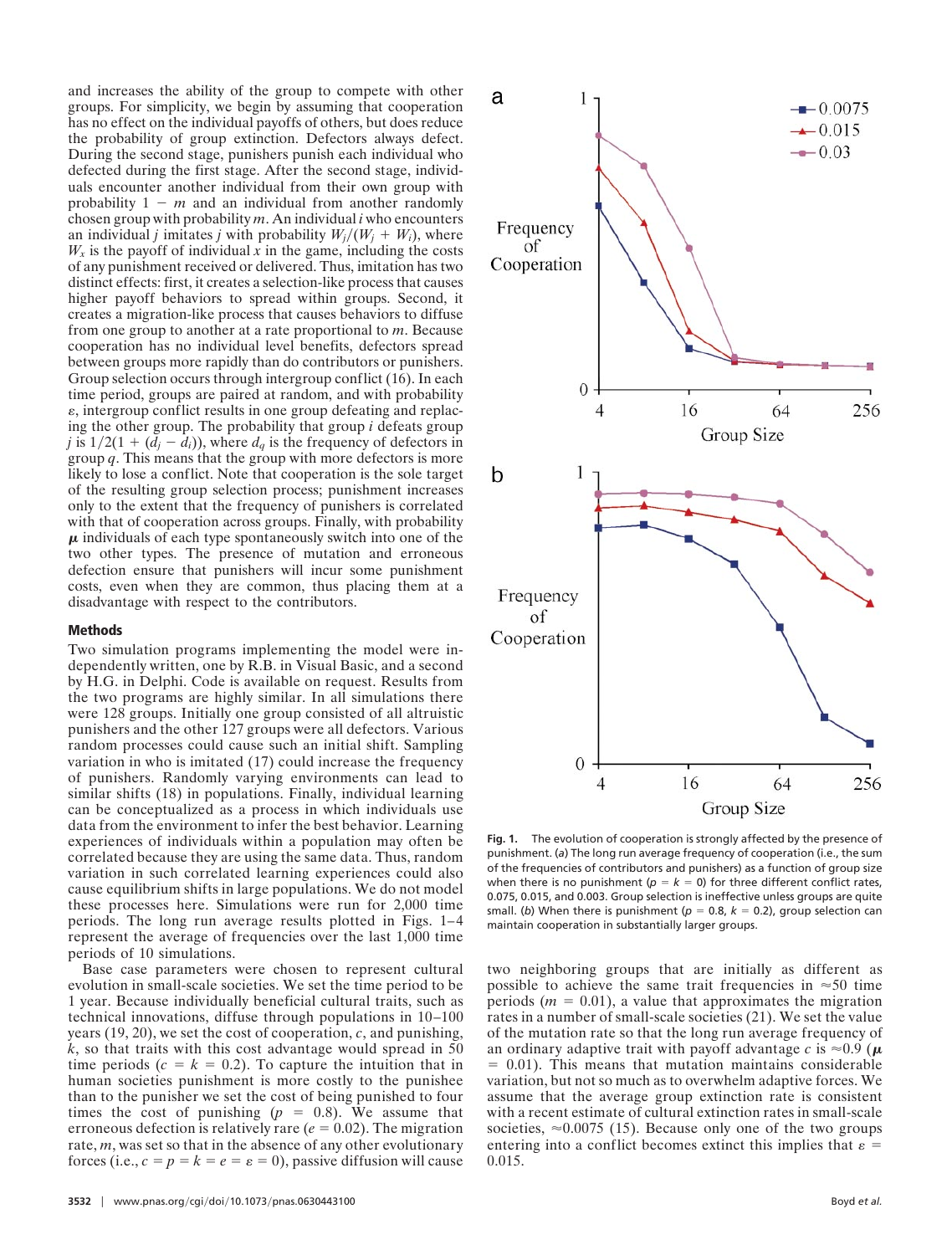

**Fig. 2.** The evolution of cooperation is strongly affected by rate of mixing between groups. (*a*) The long run average frequency of cooperation (i.e., the sum of the frequencies of contributors and punishers) as a function of group size when there is no punishment ( $p = k = 0$ ) for three mixing rates, 0.002, 0.01, and 0.05. Group selection is ineffective unless groups are quite small. (*b*) When there is punishment ( $p = 0.8$ ,  $k = 0.2$ ), group selection can maintain cooperation in larger groups for all rates of mixing. However, at higher rates of mixing, cooperation does not persist in the largest groups.

### **Results**

Simulations using this model indicate that group selection can maintain altruistic punishment and altruistic cooperation over a wider range of parameter values than group selection will sustain altruistic cooperation alone. Fig. 1 compares the long run average levels of cooperation with and without punishment for a range of group sizes and extinction rates. If there is no punishment, our simulations replicate the standard result: group selection can support high frequencies of cooperative behavior only if groups are quite small. However, adding punishment sustains substantial amounts of cooperation in much larger



**Fig. 3.** The evolution of cooperation is sensitive to the cost of being punished (*p*). Here we plot the long run average frequency of cooperation with the base case cost of being punished ( $p = 0.8$ ) and with a lower value of  $p$ . Lower values of *p* result in much lower levels of cooperation.

groups. As one would expect, increasing the rate of extinction increases the long run average amount of cooperation.

In this model, group selection leads to the evolution of cooperation only if migration is sufficiently limited to sustain substantial between-group differences in the frequency of defectors. Fig. 2 shows that when the migration rate increases, levels of cooperation fall precipitously. When punishers are common defectors do badly, but when punishers are rare defectors do well. Thus, the imitation of high payoff individuals creates a selection-like adaptive force that acts to maintain variation between groups in the frequency of defectors. However, if there is too much migration, this process cannot maintain enough variation between groups for group selection to be effective.

The long run average amount of cooperation is also sensitive to the cost of being punished (Fig. 3). When the cost of being punished is at base case value  $(p = 4k)$ , even a modest frequency of punishers will cause defectors to be selected against, and, as a result, there is a substantial correlation between the frequency of cooperation and punishment across groups. When the cost of being punished is twice the cost of cooperation  $(p = 2k)$ , punishment does not sufficiently reduce the relative payoff of defectors, and the correlation between the frequency of cooperators and punishers declines. Lower correlations mean that selection among groups cannot compensate for the decline of punishers within groups, and eventually both punishers and contributors decline.

It is important to see that punishment leads to increased cooperation only to the extent that the costs associated with being a punisher decline as defectors become rare. Monitoring costs, for example, must be paid whether or not there are any defectors. When such costs are substantial, or when the probability of mistaken defection is high enough that punishers bear significant costs even when defectors are rare, group selection does not lead to the evolution of altruistic punishment (Fig. 4). However, because people live in long-lasting social groups and language allows the spread of information about who did what, it is plausible that monitoring costs may often be small compared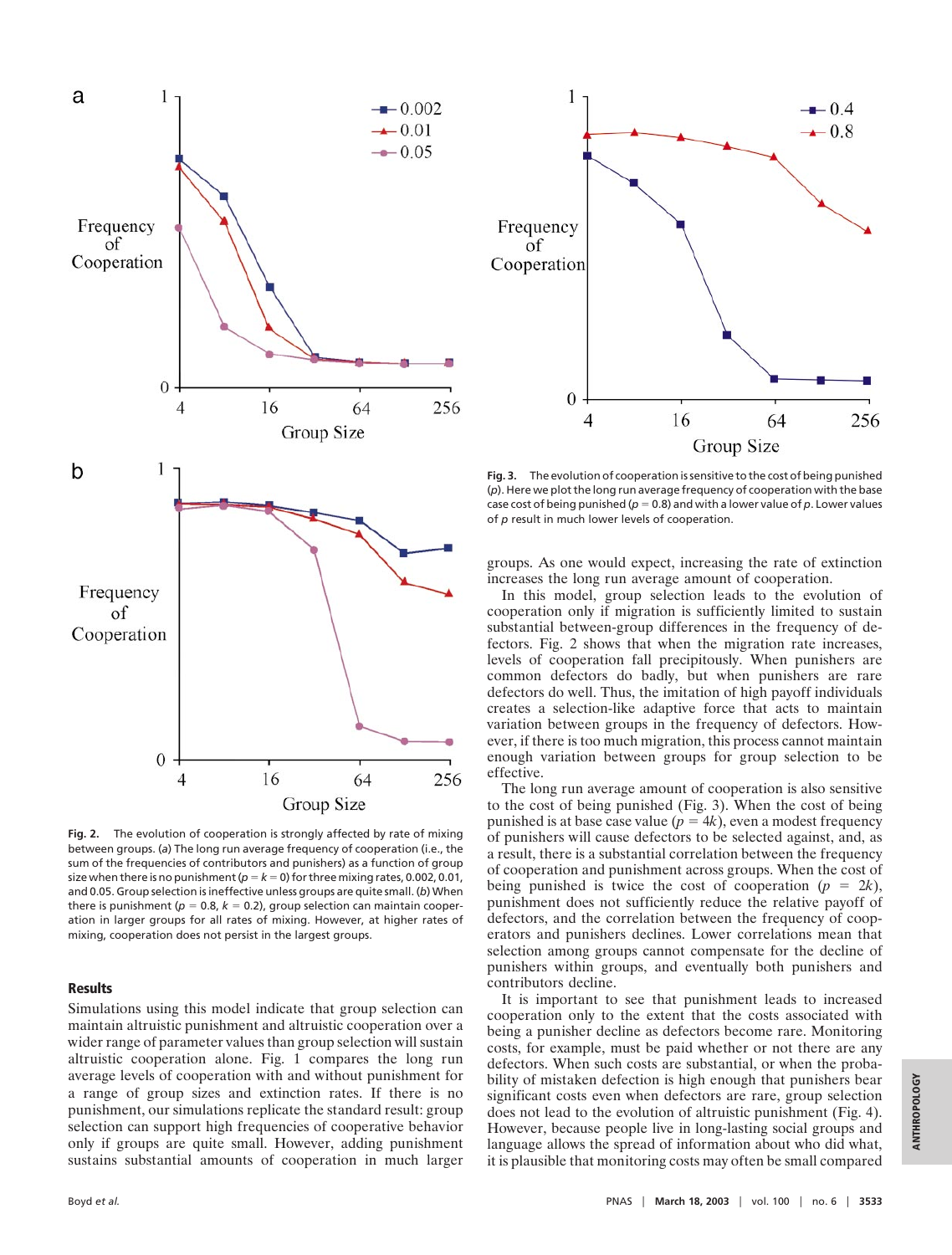

**Fig. 4.** Punishment does not aid in the evolution of cooperation when the costs born by punishers are fixed, independent of the number of defectors in the group. Here we plot the long run average frequency of cooperation when the costs of punishing are proportional to the frequency of defectors (variable cost), fixed at a constant cost equal to the cost of cooperating (*c*), and when there is no punishment.

with enforcement costs. This result also leads to an empirical prediction: people should be less inclined to pay fixed than variable punishment costs if the mechanism outlined here is responsible for the psychology of altruistic punishment.

Further sensitivity analyses suggest that these results are robust. In addition to the results described above we have studied the sensitivity of the model to variations in the remaining parameter values. Decreasing the mutation rate substantially increases the long run average levels of cooperation. Random drift-like processes have an important effect on trait frequencies in this model. Standard models of genetic drift suggest that lower mutation rates will cause groups to stay nearer the boundaries of the state space, (22) and our simulations confirm this prediction. Increasing mutation rate, on average, increases the amount of punishment that must be administered and therefore increases the payoff advantage of second order free riders compared with altruistic punishers. Increasing *e*, the error rate, reduces the long run average amount of cooperation. Reducing the number of groups, *N*, adds random noise to the results. We also tested the sensitivity of the model to three structural changes. We modified the payoffs so that each cooperative act produces a per capita benefit of  $b/n$  for each other group member, and modified the extinction model so that the probability of group extinction is proportional to the difference between warring groups in average payoffs including the costs of punishment, rather than simply the difference in frequency of cooperators. The dynamics of this model are more complicated because now group selection acts against punishers because punishment reduces mean group payoffs. However, the correlated effect of group selection on cooperation still tends to increase punishment as in the original model. The relative magnitude of these two effects depends on the magnitude of the per capita benefit to group members of each cooperative act,  $b/n$ . For reasonable values of *b* (2*c*, 4*c*, and 8*c*), the results of this model are qualitatively similar to those shown above. We also

investigated a model in which cooperation and punishment are characters that vary continuously from zero to one. An individual with cooperation value *x* behaves like a cooperator with probability *x* and like a defector with probability  $1 - x$ . Similarly, an individual with a punishment value *y* behaves like a punisher with probability *y* and like a nonpunisher with probability  $1 - y$ . New mutants are uniformly distributed. The steady-state mean levels of cooperation in this model are similar to the base model. Finally, we studied a model without extinction analogous to a recent model of selection among stable equilibria because of biased imitation (23). Populations are arranged in a ring, and individuals imitate only individuals drawn from the neighboring two groups. Cooperative acts produce a per capita benefit  $b/n$  so that groups with more cooperators have higher average payoff, and thus cooperation will, all other things being equal, tend to spread because individuals are prone to imitate successful neighbors. We could find no reasonable parameter combination that led to significant long run average levels of cooperation in this last model.

### **Discussion**

We have shown that although the logic underlying altruistic cooperation and altruistic punishment is similar, their evolutionary dynamics are not. In the absence of punishment, within-group adaptation acts to decrease the frequency of altruistic cooperation, and as a consequence weak drift-like forces are insufficient to maintain substantial variation between groups. In groups in which altruistic punishers are common, defectors are excluded, and this maintains variation in the amount of cooperation between groups. Moreover, in such groups punishers bear few costs, and punishers decrease only very slowly in competition with contributors. As a result, group selection is more effective at maintaining altruistic punishment than altruistic cooperation.

These results suggest that group selection can play an important role in the cultural evolution of cooperative behavior and moralistic punishment in humans. The importance of group selection is always a quantitative issue. There is no doubt that selection among groups acts to favor individually costly, group beneficial behaviors. The question is always, is group selection important under plausible conditions? With parameter values chosen to represent cultural evolution in small-scale societies, cooperation is sustained in groups on the order of 100 individuals. If the ''individuals'' in the model represent family groups (on grounds that they migrate together and adopt common practices), altruistic punishment could be sustained in groups of 600 people, a size much larger than typical foraging bands and about the size of many ethno-linguistic units in nonagricultural societies. Group selection is more effective in this model than in standard models for two reasons: first, in groups in which defectors are rare, punishers suffer only a small payoff disadvantage compared with contributors, and as a result, variation in the frequency of punishers is eroded slowly. Second, payoff biased imitation maintains variation among groups in the frequency of cooperation, because in groups in which punishers are common, defectors achieve a low payoff and are unlikely to be imitated.

It would be possible to construct an otherwise similar genetic model in which natural selection played the same role that payoff biased imitation plays in the present model, and there is little doubt that for analogous parameter values the results for such a genetic model would be very similar to the results presented here. However, such a choice of parameters would not be reasonable for a genetic model because natural selection is typically much weaker than migration for small, neighboring social groups of humans. Our results (Fig. 2) suggest that for parameters appropriate for a genetic model, the group selection process modeled here will not be effective. It should be noted, however, that the genetic evolution of moral emotions might be